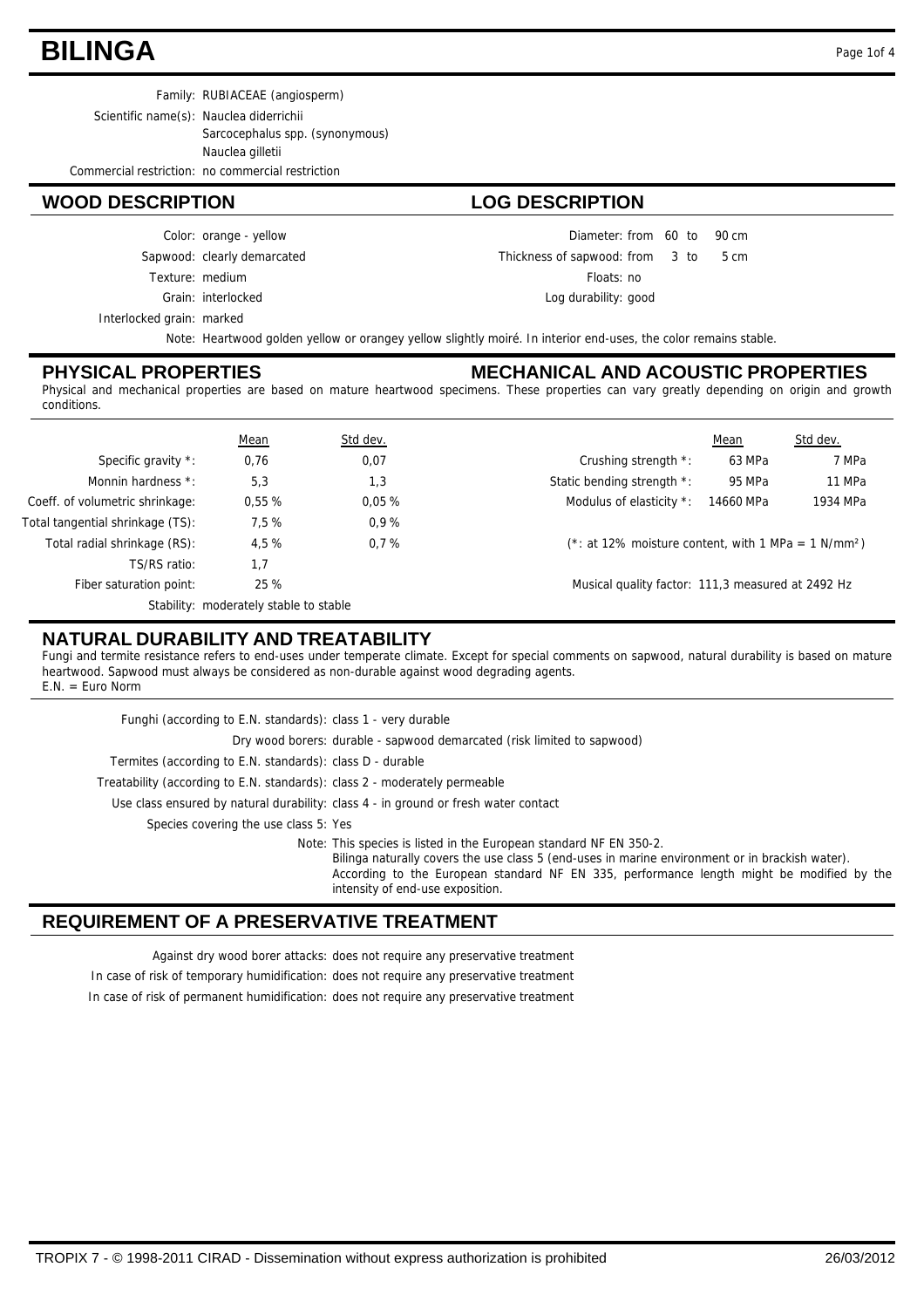### **BILINGA** Page 2/4

#### **DRYING**

| Drying rate: slow               |                                                          |                  | Possible drying schedule: 2 |          |                  |  |  |
|---------------------------------|----------------------------------------------------------|------------------|-----------------------------|----------|------------------|--|--|
| Risk of distortion: slight risk |                                                          | Temperature (°C) |                             |          |                  |  |  |
| Risk of casehardening: no       |                                                          | M.C. (%)         | dry-bulb                    | wet-bulb | Air humidity (%) |  |  |
| Risk of checking: high risk     |                                                          | Green            | 50                          | 47       | 84               |  |  |
| Risk of collapse: no            |                                                          | 40               | 50                          | 45       | 75               |  |  |
|                                 | dry due to high interlocked grain.<br>Note: Difficult to | 30               | 55                          | 47       | 67               |  |  |
|                                 | Quartersawn recommended in order to avoid defects.       | 20               | 70                          | 55       | 47               |  |  |
|                                 |                                                          | 15               | 75                          | 58       | 44               |  |  |

This schedule is given for information only and is applicable to thickness lower or equal to 38 mm. It must be used in compliance with the code of practice.

For thickness from 38 to 75 mm, the air relative humidity should be increased by 5 % at each step.

For thickness over 75 mm, a 10 % increase should be considered.

#### **SAWING AND MACHINING**

Blunting effect: normal Sawteeth recommended: ordinary or alloy steel Cutting tools: ordinary Peeling: bad Slicing: nood Note: Requires power.

#### **ASSEMBLING**

Nailing / screwing: good but pre-boring necessary

Gluing: correct

Note: Slight tendency to split when nailing. Gluing must be done with care: the wood is acid.

#### **COMMERCIAL GRADING**

Appearance grading for sawn timbers: According to SATA grading rules (1996) For the "General Purpose Market":

Possible grading for square edged timbers: choix I, choix II, choix III, choix IV Possible grading for short length lumbers: choix I, choix II Possible grading for short length rafters: choix I, choix II, choix III For the "Special Market": Possible grading for strips and small boards (ou battens): choix I, choix II, choix III Possible grading for rafters: choix I, choix II, choix III

#### **FIRE SAFETY**

Conventional French grading: Thickness > 14 mm : M.3 (moderately inflammable) Thickness < 14 mm : M.4 (easily inflammable)

Euroclasses grading: D s2 d0

Default grading for solid wood, according to requirements of European standard EN 14081-1 annex C (April 2009). It concerns structural graded timber in vertical uses with mean density upper 0.35 and thickness upper 22 mm.

#### **END-USES**

Sleepers Heavy carpentry Poles **Poles** Bridges (parts in contact with water or ground) Hydraulic works (seawater) Vehicle or container flooring Industrial or heavy flooring example of the state of the Flooring Flooring Cabinetwork (high class furniture) Current furniture or furniture components Sliced veneer Ship building (planking and deck) Exterior panelling **Interior images** Interior joinery Interior panelling Bridges (parts not in contact with water or ground) Resistant to one or several acids Note: Exterior facing must be protected against humidity variation in order to avoid shakes. Filling is necessary.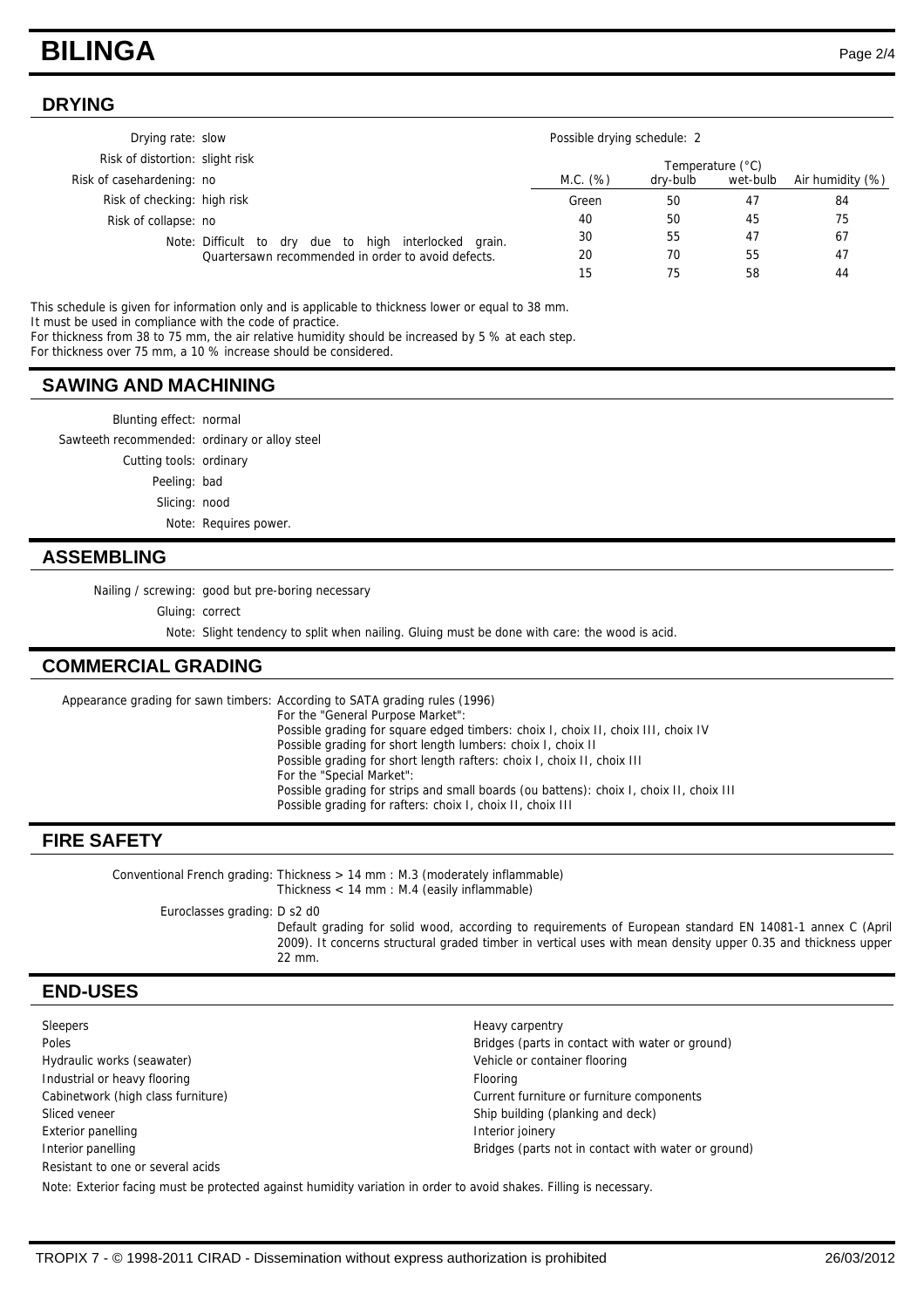# **BILINGA** Page 3/4

### **MAIN LOCAL NAMES**

| Country                          | Local name     | Country                          | Local name     |
|----------------------------------|----------------|----------------------------------|----------------|
| Angola                           | <b>ENGOLO</b>  | Benin                            | <b>OPEPE</b>   |
| Cameroon                         | AKONDOC        | Congo                            | LINZI          |
| Congo                            | <b>MOKESSE</b> | Congo                            | N'GULU-MAZA    |
| <b>Ivory Coast</b>               | <b>BADI</b>    | Gabon                            | <b>BILINGA</b> |
| Ghana                            | KUSIA          | Equatorial Guinea                | <b>ALOMA</b>   |
| Nigeria                          | <b>OPEPE</b>   | Uganda                           | KILINGI        |
| Central African Republic         | KILU           | Democratic Republic of the Congo | <b>BONKNGU</b> |
| Democratic Republic of the Congo | N'GULU-MAZA    | Sierra Leone                     | <b>BUNDUI</b>  |
| Germany                          | <b>ALOMA</b>   | United Kingdom                   | <b>OPEPE</b>   |